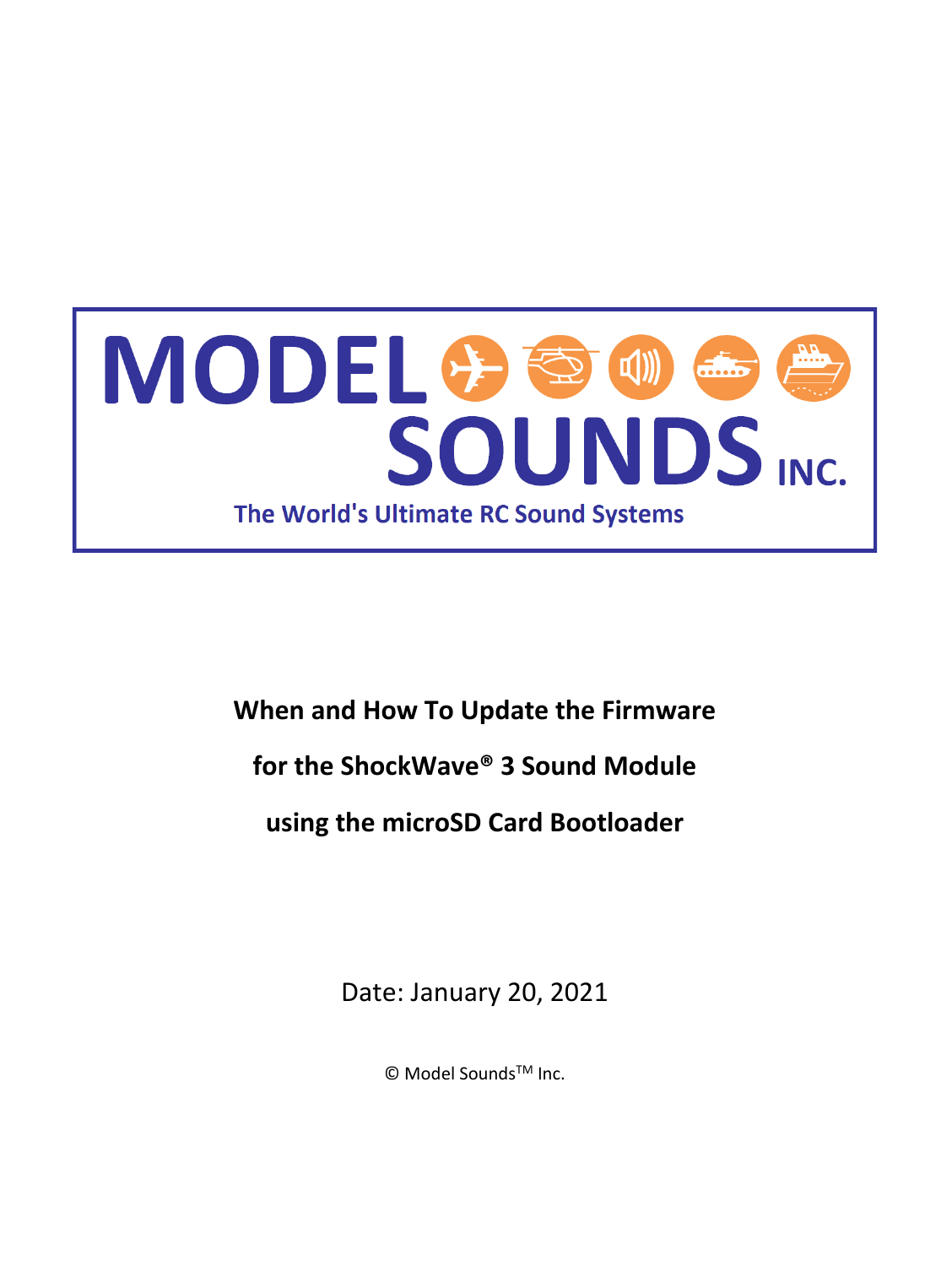## **MODEL SOUNDS**MC. The World's Ultimate RC Sound Systems

### WHEN TO RE-FLASH THE FIRMWARE IN THE SHOCKWAVE 3 MODULE

There are only two occasions when you need to consider re-flashing the firmware in the **ShockWave 3** sound module.

- 1. To upgrade the firmware to a more recent release than it was shipped with. The software release number is contained in the header of the label that is on the metallized anti-static bag that the module came in.
- 2. When instructed to by technical support at Model Sounds Inc. after you have discussed your problems with them and they tell you to.

The firmware inside the processor chip on the **ShockWave 3** sound module is extremely stable and robust. It cannot be damaged by anything the user does to the module in normal use, either when connected to a PC through its USB port or to a radio control receiver.

**DO NOT** automatically jump to re-flashing the firmware if you are having operational issues with it – it will not help because it will simply replace the firmware with the same version it was shipped to you with. Please contact technical support at [contactus@modelsoundsinc.com](mailto:contactus@modelsoundsinc.com) for help.

### HOW TO UPDATE THE FIRMWARE IN THE SHOCKWAVE 3 MODULE

Firmware is the program code that runs in the processor chip on the **ShockWave 3** module. The module features a **Bootloader** program that is a separate small program that runs in a special area of the microcontroller's FLASH program memory. This program is entered when you power up the **ShockWave 3 module while pressing and holding down BUTTON2 on the module.**

**Follow these steps to upgrade the firmware in your ShockWave 3 sound module :**

- 1. Remove the microSD card from the sound module and insert it into an SD card reader slot on your computer using the supplied microSD to standard SD adaptor. If you do not have an SD card reader on your computer then you can use either a USB microSD card reader or connect the sound module to the computer using a USB cable when it will appear as a removable hard drive with the name **SHOCKWAVE3**.
	- 2. Rename the existing **ShockWave3Firmware.hex** file that is already in the root folder of the microSD card to something else, for example, **ShockWave3FirmwareBackup1.hex.**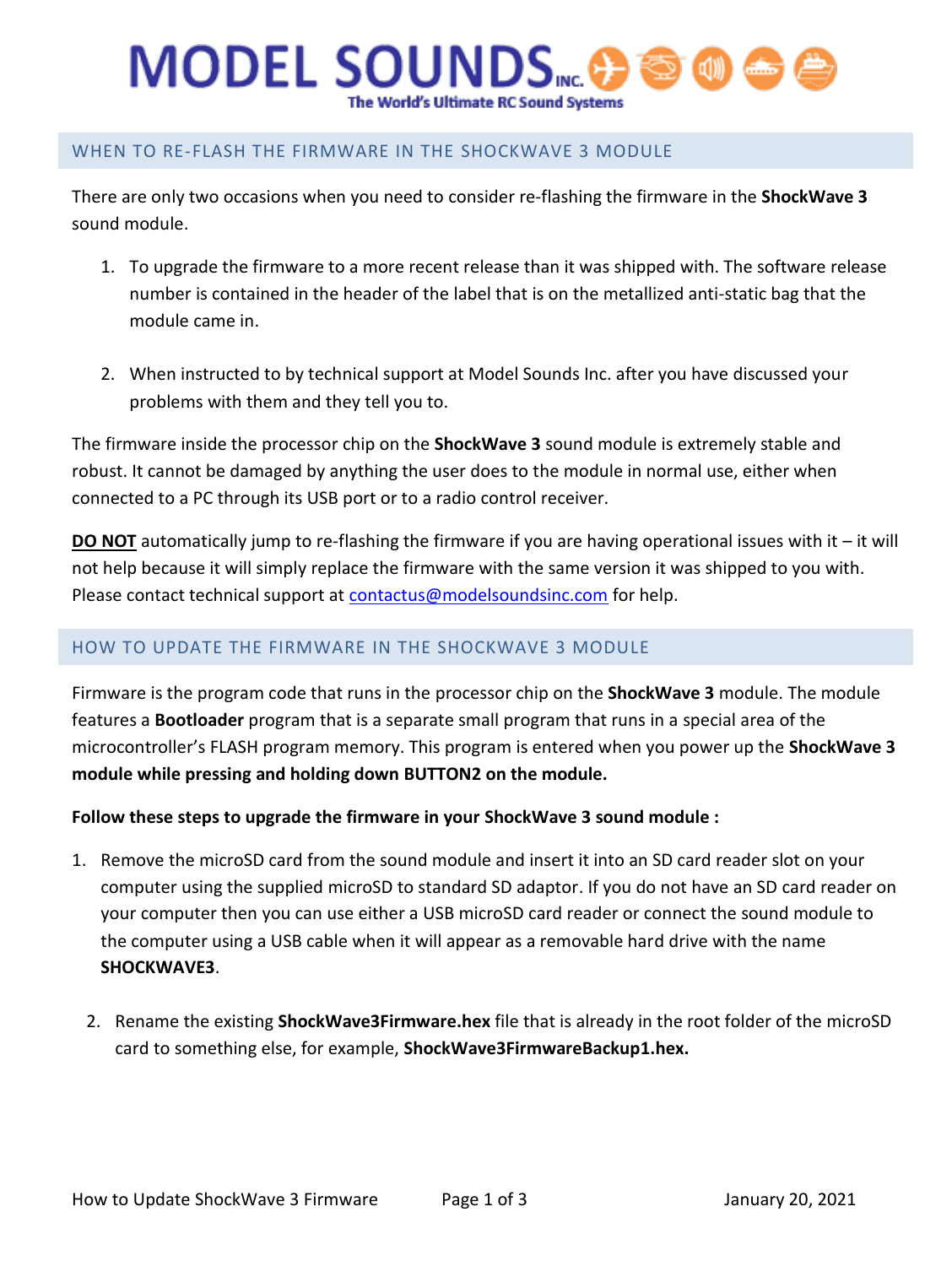# **MODEL SOUNDS**INC. The World's Ultimate RC Sound Systems

- 3. Download the latest firmware (.hex) file from our [Downloads Web page](http://www.modelsoundsinc.com/downloads.php) here.
- 4. We recommend you create a folder on your hard disk whose name contains the release number so you can keep multiple versions, if necessary.
- 5. The downloaded firmware file is a ZIP file, so open it to extract the .hex file inside. Copy that hex file to the new folder you just created and rename the copied file to **ShockWave3Firmware.hex.**
- 6. Copy that **ShockWave3Firmware.hex** file to the root folder of the microSD card.
- 7. Remove the microSD card from the reader or SD card adapter and re-insert it into the sound module.
- 8. Now press **BUTTON2** on the module **and hold it down at the same time as applying receiver power** to the sound module or by plugging in the USB cable. In the case of the USB cable there is no USB communications used - it is used only to supply power to the sound module.
- 9. Once the blue, orange and red LEDs light up, the sound module is in bootloader mode and you can now release the **BUTTON2**. The ShockWave 3 module completes the entire firmware update process itself. This process can take up to 30 seconds. Please be patient. Take note of the LED meanings below. There is no need to do anything more. Next time you power up the sound module normally, it will have the new firmware installed and running.
- 10. If you have upgraded the firmware to a more recent release and you have already installed our Windows **ShockWave 3 PC** software application, you will need to install a new version with the same release number of it. Apply to Model Sounds Inc. by email to obtain a download link for the latest version of the software.
- 11. Uninstall the old **ShockWave 3 PC** Software and install the new software version from the .exe file you just obtained.